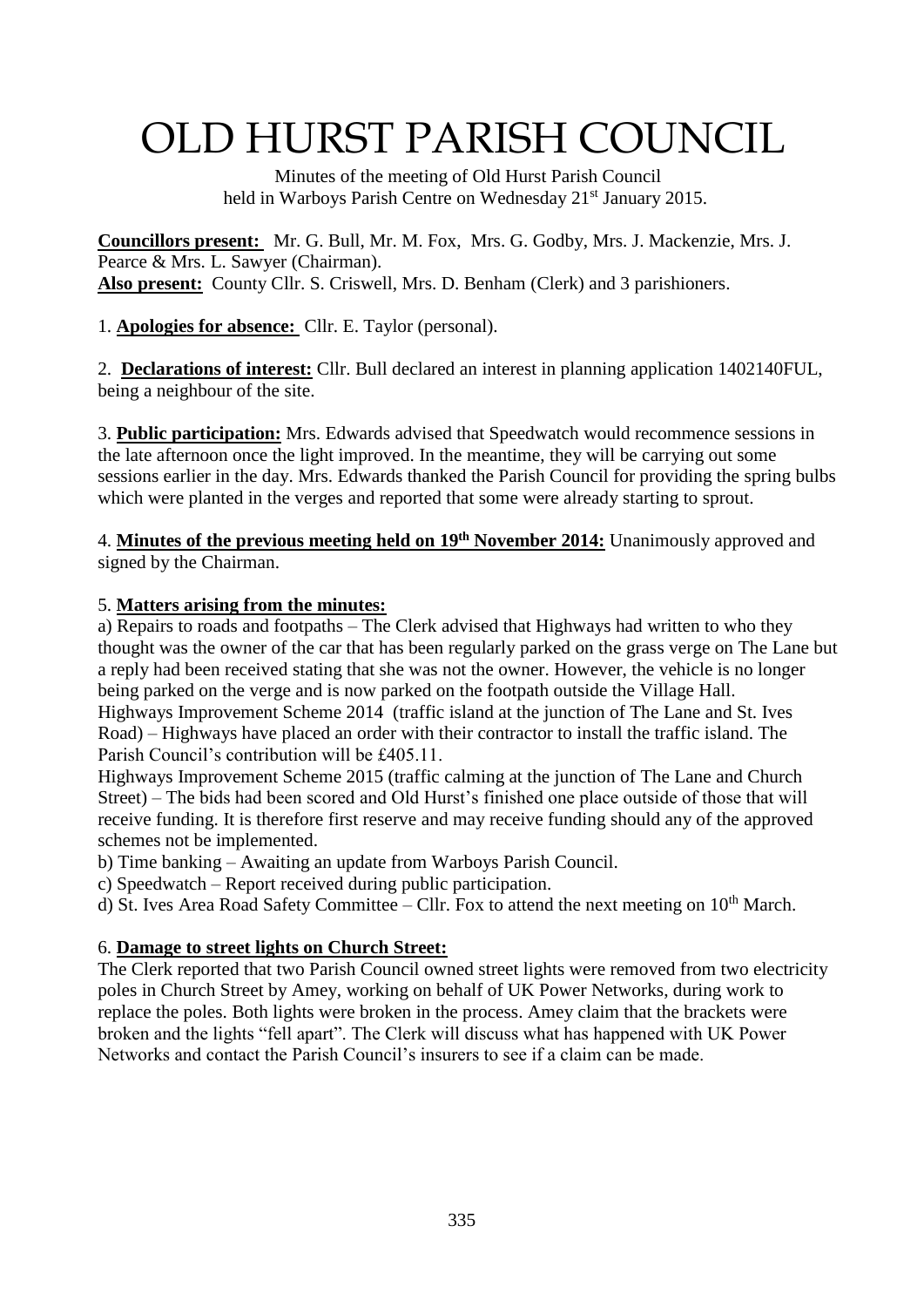# 7. **Planning:**

a) New application.

1402140FUL – Erection of garage/store building. Homefield, Marsh Farm, St. Ives Road, Old Hurst. Cllr. Pearce proposed that Old Hurst Parish Council should recommend approval. Seconded by Cllr. Fox and unanimously agreed. Cllr. Bull took no part in the vote having declared an interest.

b) Update on plans for RAF Wyton.

Cllr. Bull and Cllr. Sawyer had attended a briefing session about the potential development of Wyton airfield earlier today. Cllr. Bull advised that the Defence Infrastructure Organisation had selected Crest Nicholson to bring forward the redevelopment of the site, which will consist of 600 MOD homes and 4000 private homes. They are planning a "garden village" with a food shop, 4 other retail units, leisure and community centre, pub, library, 2 primary schools and 1 secondary school. There will be 5000 temporary jobs during the construction phase and 2500 permanent jobs created. There are no plans to open the old Ramsey Road, apart from providing a Guided Bus service through it. Cllr. Sawyer advised that the first primary school will be built early on and will replace the existing Wyton primary school. Wyton on the Hill would be joined with the new development. Cllr. Bull advised that the District Council's Local Plan requires 22,000 new homes and 5 years worth of building land to be available. Assuming the Local Plan goes ahead, Wyton airfield would pay a key role.

d) Local Plan to 2036.

The consultation will run from  $23<sup>rd</sup>$  January to  $20<sup>th</sup>$  March. The Parish Council's response will be agreed at the Parish Council meeting on 18<sup>th</sup> March. Cllr. Sawyer, Cllr. Bull and the Clerk will attend seminars being held at HDC.

The Clerk advised that Houghton & Wyton Parish Council had organised a meeting of representatives from surrounding parishes, which was held on  $15<sup>th</sup>$  January. Unfortunately, they omitted to invite Old Hurst Parish Council. The group plan to make a joint response to the Local Plan consultation. The Clerk will circulate the minutes of the meeting for information.

### 8. **Finance.**

a) Increase in pay scales for local government employees.

Following the recent agreement on local government employee pay, the Clerk's hourly pay rate increased from £11.29 to £11.544 with effect from  $1<sup>st</sup>$  January 2015. The agreement included a one-off payment of £6 in December's pay. Cllr. Sawyer had written to SR Howell & Co. (payroll provider) to advise them of the new rate.

b) Payment of outstanding debts.

Cllr. Godby proposed retrospective approval of payment of items (1) to (4) and approval of payment of items (5) to (9). Seconded by Cllr. Fox and unanimously agreed.

(1) Cq. No. 000408 - £100.43, Mrs. D. Benham, wages & expenses for November.

(2) Cq. No. 000409 – £22.60, HMRC, PAYE/NI November.

(3) Cq. No.  $000410 - \text{\textsterling}95.10$ , Mrs. D. Benham, wages & expenses for December.

(4) Cq. No. 000411 - £23.80, HMRC, PAYE/NI for December.

(5) Cq. No. 000412 - £105.00, Farcet Parish Council, councillor training course.

(6) Cq. No. 000413 - £97.50, Old Hurst Village Hall, room hire for meetings 16/5/13 to 17/9/14.

(7) Cq. No. 000414 - £22.00, Warboys Parish Council, room hire for meeting 21/1/15.

(8) Cq. No. 000415 - £97.64, Mrs. D. Benham, wages & expenses for January.

(9) Cq. No. 000416 - £23.00, HMRC, PAYE/NI January.

c) Current position.